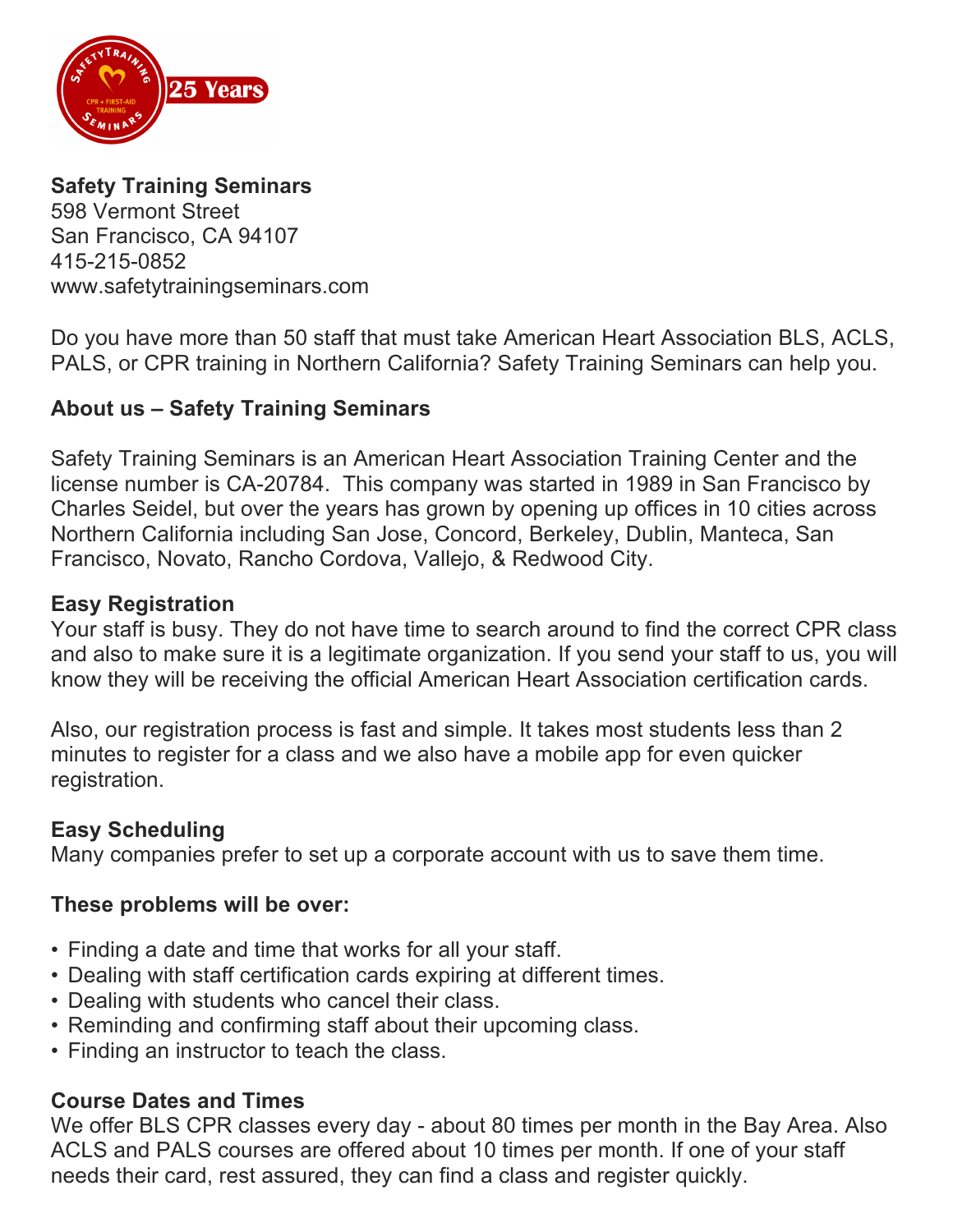# **Northern California Locations**

We offer American Heart Association Courses in these cities:

- Rancho Cordova
- Berkeley
- San Jose
- San Francisco
- Novato
- Concord
- Dublin
- Redwood City
- Manteca

# **Discounted Prices**

# **BLS for Healthcare Provider** - \$80

Discount Price: \$50 per person

# **ACLS - Advanced Cardiac Life Support** - \$260

Discounted Price: \$200

# **PALS - Pediatric Advanced Life Support** - \$260

Discounted Price: \$200

## **Heartsaver CPR AED** - \$70

Discount Price: \$40 per person

### **Heartsaver First-aid** - \$70 Discount Price: \$40 per person

# **Heartsaver First-aid CPR AED** - \$140

Discount Price: \$80 per person

### **Questions**

Please call Charles at 415-215-0852 or email: charles@safetytrainingseminars.com